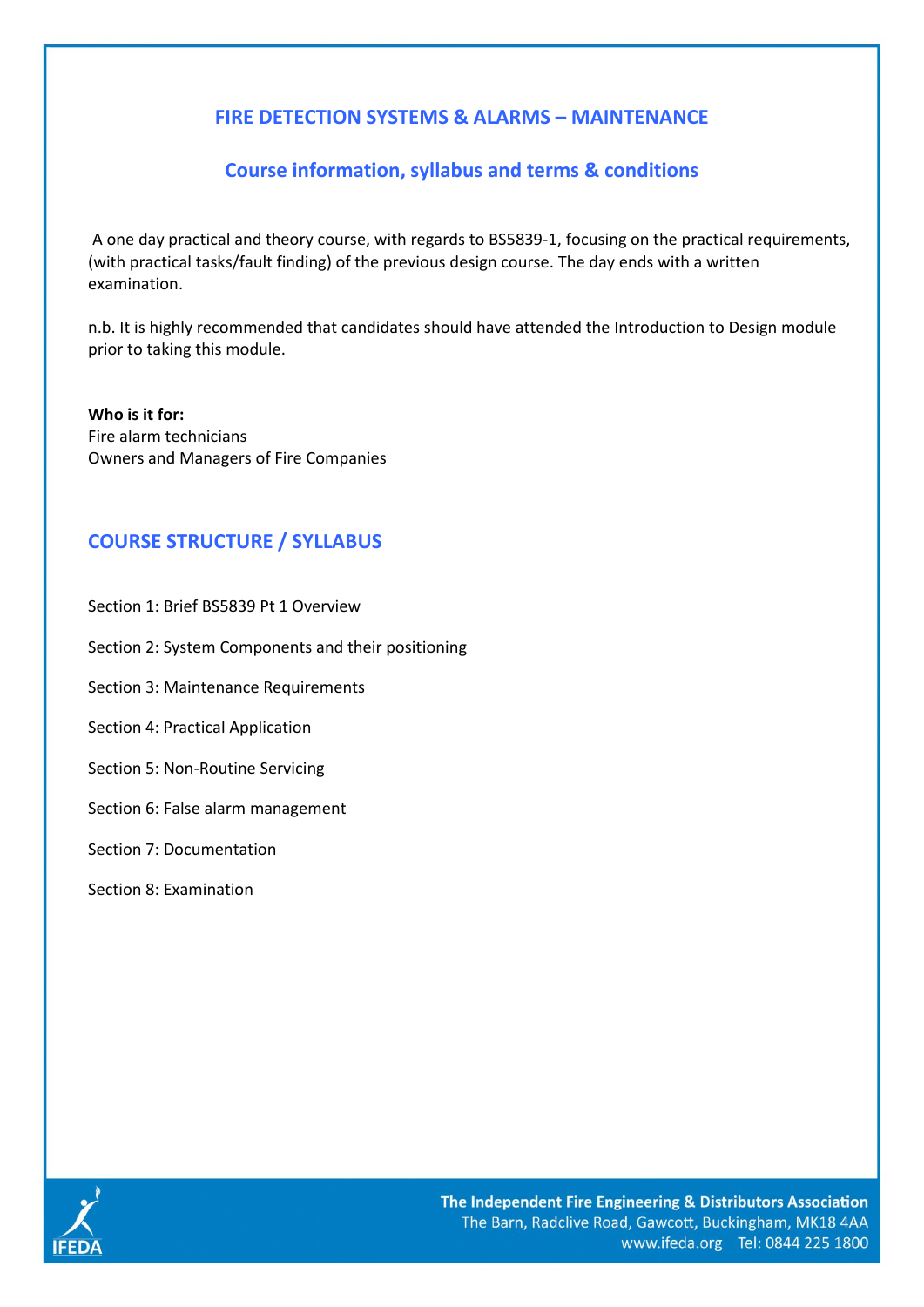### **LEARNING OUTCOME**

At the end of the course the candidate will have knowledge of:

- Design overview, including various categories of L1, L2, L3 & L4
- The types of system components, how they function and their positioning
- Maintenance ‐ System requirements in a 12-month window
- •Practical applications to include: Perform a short circuit test, an open circuit test, measure off load current, full load current etc – find earth faults on both addressable and non‐addressable systems
- False Alarm Management and the required documentation
- •All of the above with regards to BS5839‐1

It becomes necessary to cancel courses if minimum attendance is not achieved and, in these cases, cancellation is advised 14 days prior to the course start date.

*N.B. IFEDA has made every effort to ensure the accuracy of the information contained in this manual and believe it is correct at the time of issue. IFEDA accepts no liability of any kind whatsoever in respect of work carried out, or advice or guidance given by any person, whether qualified by IFEDA, or based on information offered in IFEDA publications and at IFEDA training courses.* 



The Independent Fire Engineering & Distributors Association The Barn, Radclive Road, Gawcott, Buckingham, MK18 4AA www.ifeda.org Tel: 0844 225 1800